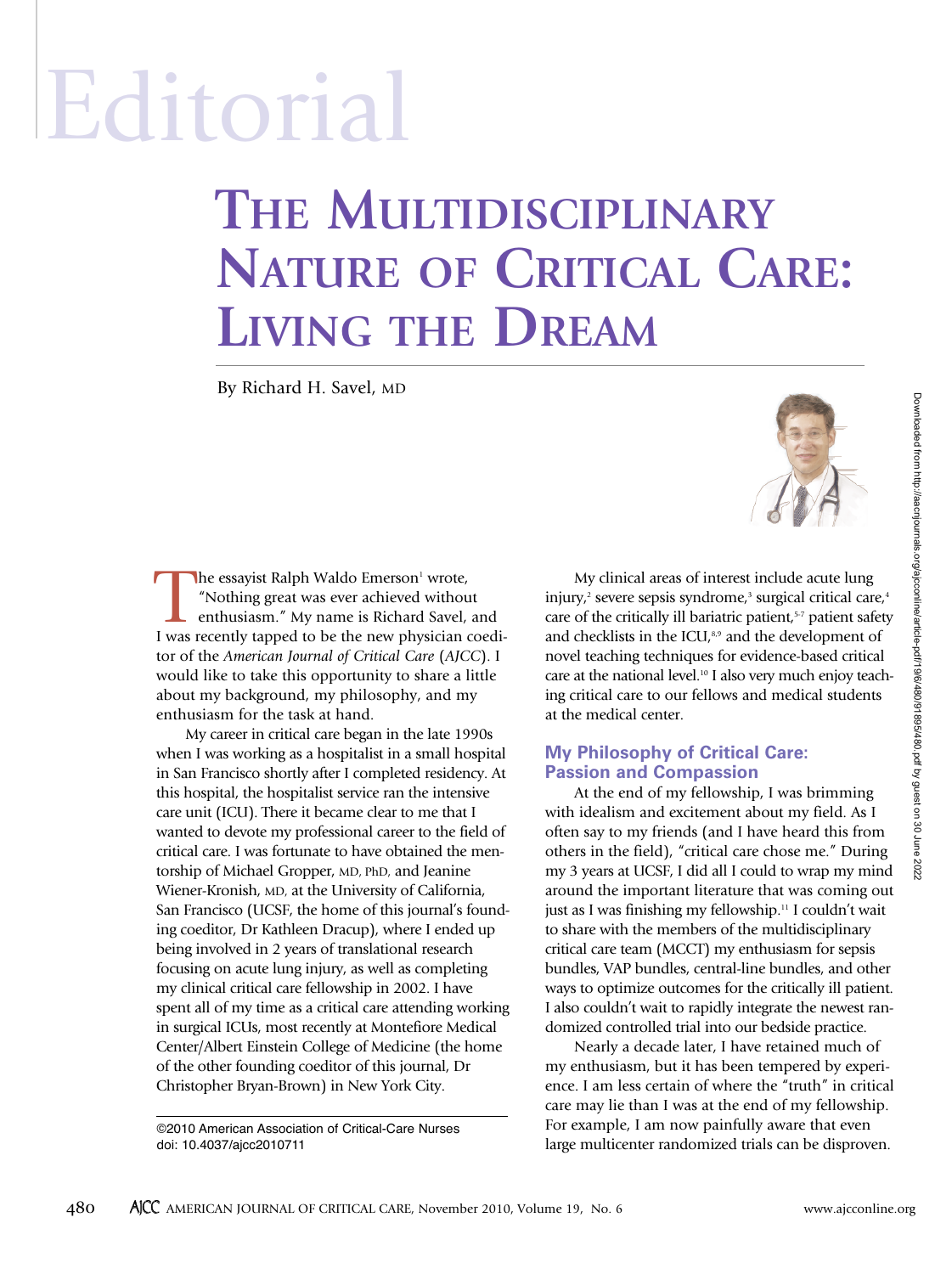I am all too cognizant of the fact that what may have been the right answer a few years ago may not be the right answer today. But, regardless, my passion for keeping up with and contributing to the literature remains strong. Just because it is difficult to find the right answer to a clinical problem in critical care does not mean that we as a field should give up on the entire process.

This is extremely relevant when it comes to nursing in the ICU. As a crucial component—the foundation, as it were—of the MCCT, critical care nurses must have a full understanding of why a patient safety maneuver is being performed and what evidence supports that particular act so the entire team can get behind the plan for the betterment of the patient. Nurses' involvement in and contributions to the critical care literature are paramount if our field is to advance as a whole.

#### **The Multidisciplinary Team**

From my perspective, after completing my first decade as a critical care clinician, the MCCT is what matters most. Whether it is daily rounds or a crisis management scenario, having a highly functioning team appears to be highly correlated with good outcomes. Though it is intuitive that having a team with whom everyone likes to work is a good thing, the evidence also supports this approach. 12,13

I have a passion for helping ICU teams become great. Members of a great team can support each other during hard times, and work together to help the patient at all times. The more I know that my team "has my back" on rounds, the more I know that things are going to go well that day. If I am able to develop an environment on rounds in which everyone feels they can speak up, in which everyone truly feels that their opinion matters and they can be heard, then I know I have done my job well, succeeding in my mission of collaboration, coordination, and communication. And, as we all know, these things can often happen in a fairly "noisy" environment (in many senses of the word).

#### **About the Author**

#### **Academic Medicine and the Research Enterprise**

One of the primary goals of *AJCC* is to be a research forum. Why should this matter to a bedside nurse or physician who may practice in a nonacademic environment? Here is my view. My personal job description since fellowship has been that of "academic intensivist." To me this has meant the following: as a clinician, caring for patients is of the utmost importance. However, academic medical centers have the important 3-fold mission of teaching, research, and patient care. It has filled me with pride to know that I was doing something noble by caring for patients and saving lives as part of an MCCT. In addition, as part of an academic MCCT I also felt that I was participating in something even larger; I was part of the national critical care community.

*AJCC* is an element of that vision of improving care for ALL critically ill patients. Through publication in venues such as *AJCC*, a carefully organized study of ways to improve bedside care can enhance outcomes for numerous patients, more than any 1 team could care for. It is about not only meeting the standard of care, but also about evaluating and, when appropriate, changing the standard of care for a particular medical or nursing situation. It is for that reason that this journal—our journal!— is relevant reading for all members of the MCCT.

#### **A Shared Mission**

Not only do I belong to the national critical care community, as coeditor of *AJCC* I now proudly belong to the American Association of Critical-Care Nurses (AACN) community. During the past 10 years I have learned from my critical care nurse colleagues that AACN is a community of exceptional nurses who come together to share expertise, wisdom, resources, and standards that bring value to all members of the MCCT.

I find AACN's mission to be particularly germane to all members of the MCCT, and I share it here:

Patients and their families rely on nurses at the most vulnerable times of their lives. Acute and critical care nurses rely on AACN for expert knowledge and the influence to fulfill their promise to patients and their families. AACN drives excellence because nothing less is acceptable.

**Richard H. Savel** is the medical codirector of the surgical intensive care unit at Montefiore Medical Center and an associate professor of clinical medicine and neurology at the Albert Einstein College of Medicine, both in New York City.